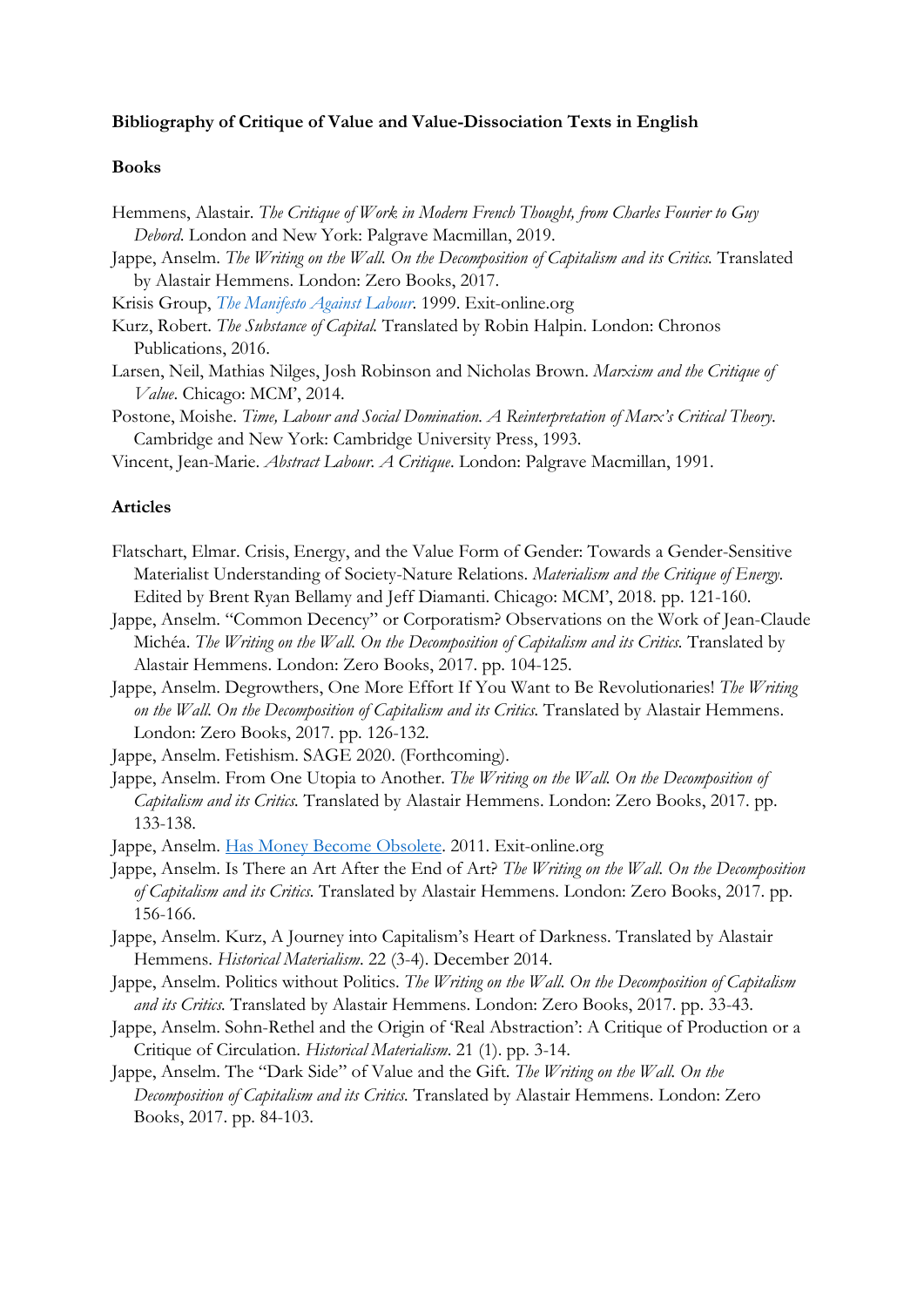- Jappe, Anselm. The Cat, the Mouse, Culture and the Economy. *The Writing on the Wall. On the Decomposition of Capitalism and its Critics.* Translated by Alastair Hemmens. London: Zero Books, 2017. pp. 140-155.
- Jappe, Anselm. [The Metaphysical Subtleties of the Commodity.](https://libcom.org/library/metaphysical-subtleties-commodity-anselm-jappe) 2011. libcom.org\*
- Jappe, Anselm. The *Princesse de Clèves* Today. *The Writing on the Wall. On the Decomposition of Capitalism and its Critics.* Translated by Alastair Hemmens. London: Zero Books, 2017. pp. 14- 32.
- Jappe, Anselm. The Writing on the Wall. *The Writing on the Wall. On the Decomposition of Capitalism and its Critics.* Translated by Alastair Hemmens. London: Zero Books, 2017. pp. 60-82.
- Jappe, Anselm. Towards a History of the Critique of Value. Translated by Salvatore Engel-Di Mauro and Alastair Hemmens. *Capitalism Nature Socialism*. April 2014.
- Jappe, Anselm. Violence to What End? *The Writing on the Wall. On the Decomposition of Capitalism and its Critics.* Translated by Alastair Hemmens. London: Zero Books, 2017. pp. 44-59.
- Krisis Group. [Crash Course.](http://www.krisis.org/2008/crash-course/) 2008. Krisis.org
- Kurz, Robert, The Ontological Break: Before the Beginning of a Different World History. *Marxism and the Critique of Value*. Chicago: MCM', 2014. pp. 357-372.
- Kurz, Robert. [A World Without Money.](https://www.exit-online.org/textanz1.php?tabelle=transnationales&index=3&posnr=87&backtext1=text1.php) Translated by Claudia Régissaert and Petra Haarmann. 2004. Exit-online.org
- Kurz, Robert. Anti-Economics and Anti-Politics: On the Reformulation of Social Emancipation [After the End of](https://libcom.org/library/anti-economics-anti-politics-reformulation-social-emancipation-after-end-marxism-robert-) "Marxism". 2012. libcom.org\*
- Kurz, Robert. Beneath Contempt. Translated by Doerte Letzmann and Robert Halpin. *No Revolution Anywhere*. London: Chronos Publications, 2012. pp. 39-48.
- Kurz, Robert. [Capital and History.](https://www.exit-online.org/textanz1.php?tabelle=transnationales&index=3&posnr=158&backtext1=text1.php) Translated by Parker Everett. 2009. Exit-online.org
- Kurz, Robert. [Dollar Inflation.](https://www.exit-online.org/textanz1.php?tabelle=transnationales&index=3&posnr=76&backtext1=text1.php) Translated by Contracorriente. 2003. Exit-online.org
- Kurz, Robert. Domination Without a Subject. [Part 1.](https://libcom.org/library/domination-without-subject-part-one-robert-kurz) [Part 2.](https://libcom.org/library/domination-without-subject-part-two-robert-kurz) 2011. libcom.org\*
- Kurz, Robert. [Double Devalorization.](https://libcom.org/library/double-devalorization-robert-kurz) 2012. libcom.org\*
- Kurz, Robert. [Economic Euthanasia.](https://libcom.org/library/economic-euthanasia-robert-kurz) 2013. libcom.org\*
- Kurz, Robert. [Female Virtues. The Crisis of Feminism and the Postmodern Management.](https://www.exit-online.org/textanz1.php?tabelle=transnationales&index=3&posnr=71&backtext1=text1.php) 2003. Exit-online.org
- Kurz, Robert. [Grey is the Golden Tree of Life, Green is Theory.](https://libcom.org/library/grey-golden-tree-life-green-theory-robert-kurz) 2007. libcom.org\*
- Kurz, Robert. Hysterical Populism. *Krisis. Contributions to the Critique of Commodity Society*. The Boomerang Series. 8. Chronos Publications. pp. 20-25.
- Kurz, Robert. [Labour without Value.](https://libcom.org/library/labor-without-value-robert-kurz) 2012. libcom.org\*
- Kurz, Robert. Marx 2000. *Krisis: Marx 2000*. The Boomerang Series. 9. London: Chronos Publications, 2002.
- Kurz, Robert. No Revolution Anywhere. *No Revolution Anywhere.* London: Chronos Publications, 2012. pp. 30-38.
- Kurz, Robert. On the Current Global Economic Crisis: Questions and Answers. *Marxism and the Critique of Value*. Chicago: MCM', 2014. pp. 331-356.
- Kurz, Robert. [Overproduction.](https://libcom.org/library/overproduction-robert-kurz) 2012. libcom.org\*
- Kurz, Robert. [Parables of Big Brother.](https://libcom.org/library/parables-big-brother-robert-kurz) 2003. libcom.org\*
- Kurz, Robert. [Paradoxes of Human](https://libcom.org/library/paradoxes-human-rights-robert-kurz) Rights. 2011. libcom.org\*
- Kurz, Robert. [Reading Marx in the 21](https://libcom.org/library/reading-marx-21st-century-robert-kurz)<sup>st</sup> Century. 2001. libcom.org\*
- Kurz, Robert. Realists and Fundamentalists. *Krisis. Contributions to the Critique of Commodity Society*. The Boomerang Series. 8. Chronos Publications. pp. 14-19.
- Kurz, Robert. Robotics and Labor: [The Nightmares of Reified Consciousness.](https://libcom.org/library/robotics-labor-nightmares-reified-consciousness-robert-kurz) 2012. libcom.org\* Kurz, Robert. The "Big Bang" of [Modernity.](https://www.exit-online.org/textanz1.php?tabelle=transnationales&index=3&posnr=167&backtext1=text1.php) Translated by John Carroll. 2011. Exit-online.org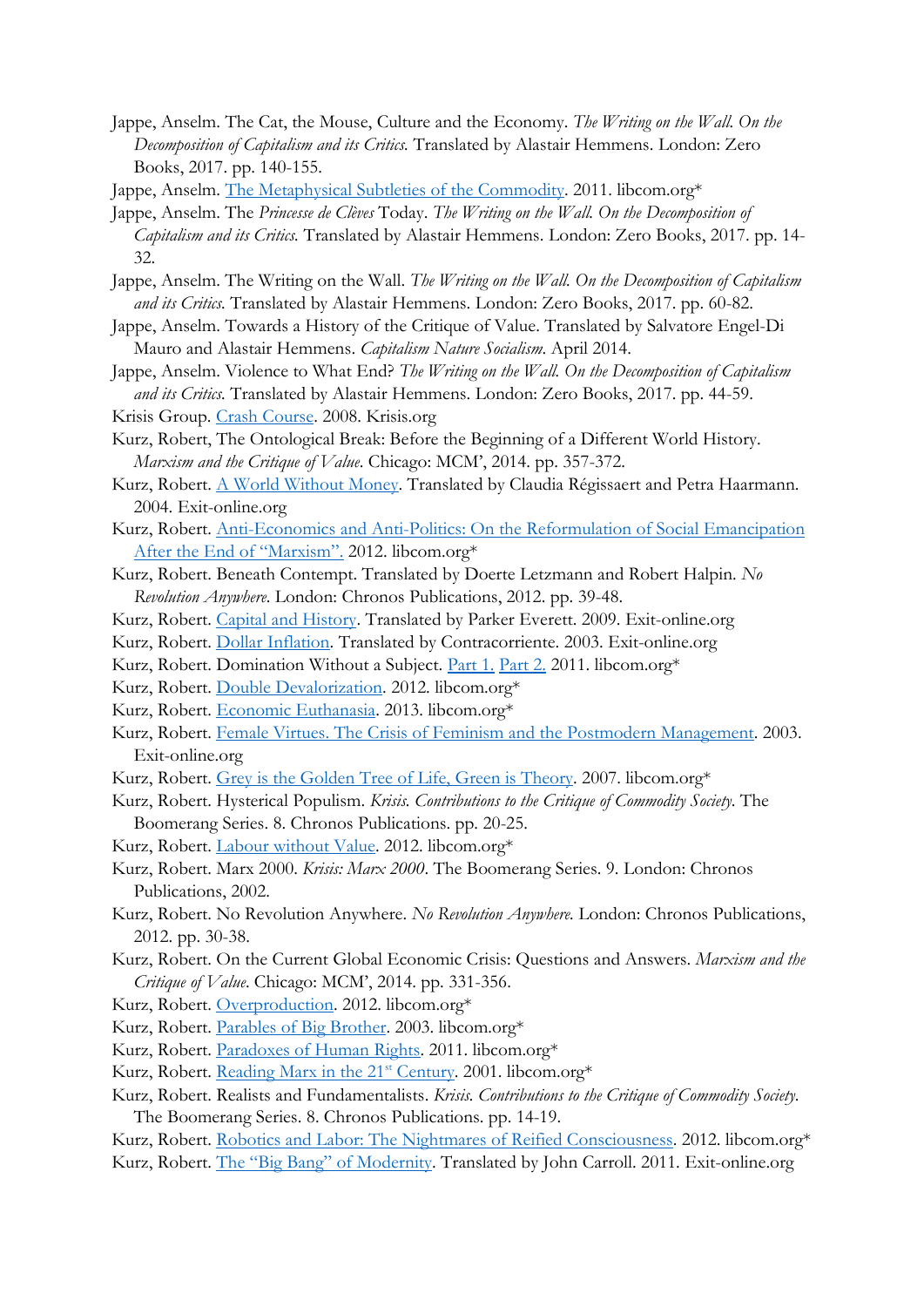- Kurz, Robert. [The Apotheosis of Money: The Structural Limits of Capital Valorization, Casino](https://libcom.org/library/apotheosis-money-structural-limits-capital-valorization-casino-capitalism-global-financi)  [Capitalism and the Global Financial Crisis.](https://libcom.org/library/apotheosis-money-structural-limits-capital-valorization-casino-capitalism-global-financi) 2012. libcom.org\*
- Kurz, Robert. The Crisis of Exchange Value: Science as Productivity, Productive Labor, and Capitalist Reproduction. *Marxism and the Critique of Value*. Chicago: MCM', 2014. pp. 17-76.
- Kurz, Robert. [The Culture Industry in the 21](https://libcom.org/library/culture-industry-21st-century-robert-kurz)<sup>st</sup> Century. 2010. libcom.org\*
- Kurz, Robert. [The Decline of the Middle Class.](https://www.exit-online.org/textanz1.php?tabelle=transnationales&index=3&posnr=123&backtext1=text1.php) Translated by John Carroll. 2006. Exit-online.org
- Kurz, Robert. The Degradation of Culture. *Krisis. Contributions to the Critique of Commodity Society*.
	- The Boomerang Series. 8. Chronos Publications. pp. 9-13.
- Kurz, Robert. [The Destructive Origins](https://libcom.org/history/destructive-origins-capitalism-robert-kurz) of Capitalism. 2011. libcom.org\*
- Kurz, Robert. [The End of Politics. Theses on the Crisis of the Regulatory System of the](https://libcom.org/library/end-politics-theses-crisis-regulatory-system-commodity-form-robert-kurz)  [Commodity Form.](https://libcom.org/library/end-politics-theses-crisis-regulatory-system-commodity-form-robert-kurz) 2011. libcom.org\*
- Kurz, Robert. [The Expropriation of Time.](https://libcom.org/history/expropriation-time-robert-kurz) 2011. libcom.org\*
- Kurz, Robert. [The Fatal Pressure of Competition.](https://libcom.org/library/fatal-pressure-competition-robert-kurz) 2002. libcom.org\*
- Kurz, Robert. [The German War Economy and State Socialism.](https://libcom.org/library/german-war-economy-state-socialism-robert-kurz) 2011. libcom.org\*
- Kurz, Robert. [The Heyday of Corruption and the End of Corporatism.](https://libcom.org/library/heday-corruption-end-corporatism-robert-kurz) 2013. libcom.org\*
- Kurz, Robert. [The Ignorance of the Society of Knowledge.](https://libcom.org/library/ignorance-society-knowledge-robert-kurz) 2013. libcom.org\*
- Kurz, Robert. [The Lost Honor of Labor: Socialism of the Producers as Logical Impossibility.](https://libcom.org/library/lost-honor-labor-robert-kurz) 2011. libcom.org\*
- Kurz, Robert. [The Mechanism of Corrosion.](https://libcom.org/library/mechanism-corrosion-robert-kurz) 2002. libcom.org\*
- Kurz, Robert. [The New Historical Simultaneity: The End of Modernization and the Beginning](https://www.exit-online.org/textanz1.php?tabelle=transnationales&index=3&posnr=36&backtext1=text1.php)  [of Another World History.](https://www.exit-online.org/textanz1.php?tabelle=transnationales&index=3&posnr=36&backtext1=text1.php) 2004. Exit-online.org
- Kurz, Robert. [The New Historical Simultaneity: The End of Modernization and the Beginning](https://libcom.org/library/new-historical-simultaneity-robert-kurz)  [of Another World History.](https://libcom.org/library/new-historical-simultaneity-robert-kurz) 2004. libcom.org\*
- Kurz, Robert. The Nightmare of Freedom: The Foundations of "Western Values" and the Helplessness of Critique. *Marxism and the Critique of Value*. Chicago: MCM', 2014. pp. 285-292.
- Kurz, Robert. [The Political Economy of Human Rights.](https://libcom.org/library/political-economy-human-rights-robert-kurz) 2002. libcom.org
- Kurz, Robert. [The Stalemate of Two Economic Models.](https://libcom.org/library/stalemate-two-economic-models-robert-kurz) 2012. libcom.org
- Kurz, Robert. [The War Against the Jews.](https://www.exit-online.org/textanz1.php?tabelle=transnationales&index=3&posnr=150&backtext1=text1.php) 2009. Exit-online.org
- Kurz, Robert. Totalitarian Economy and Paranoia of Terror. *Krisis. Contributions to the Critique of Commodity Society*. The Boomerang Series. 8. Chronos Publications. pp. 26-31
- Kurz, Robert. [What is Tertiarization?](https://www.exit-online.org/textanz1.php?tabelle=transnationales&index=3&posnr=135&backtext1=text1.php) Translated by John Carroll. 2007. Exit-online.org
- Kurz, Robert. World Power and World Money: The Economic Function of the U.S. Military Machine within Global Capitalism and the Background of the New Financial Crisis. *Marxism and the Critique of Value*. Chicago: MCM', 2014. pp. 187-200.

Larsen, Neil. Reflections on "Globalisation Theory" and the [Crisis in Argentina.](http://www.krisis.org/2004/theory-risk-reflections-on-globalization-theory-and-the-crisis-in-argentina/) 2004. Krisis.org

- Larsen, Neil. [The Idiom of Crisis.](http://www.krisis.org/2006/the-idiom-of-crisis/) 2006. Krisis.org
- Larsen, Neil. [Thoughts on Violence and Modernity in Latin America.](http://www.krisis.org/2004/thoughts-on-violence-and-modernity/) 2004. Krisis.org
- Lewed, Karl-Heinz. Curtains for Universalism: Islamism as Fundamentalism in Modern Social Form. *Marxism and the Critique of Value*. Chicago: MCM', 2014. pp. 293-330.
- Lewed, Karl-Heinz. No Work, Instead [of Precarious Work.](http://www.krisis.org/2004/no-work-instead-of-precarious-work/) 2004. Krisis.org
- Loeffler, Mark. Populists and Parasites: On Producerist Reason*. Transformations of Populism in Europe and the Americas*. Edited by John Abromeit. London and New York: Bloomsbury, 2017. pp. 265-292.
- Lohoff, Ernst and Norbert Trenkle. [Introduction](http://www.krisis.org/2012/the-great-devaluation-introduction/) to *The Great Devaluation*. 2012. Krisis.org Lohoff, Ernst. [Leftward Swing to the Right.](http://www.krisis.org/2012/leftward-swing-to-the-right/) Translated by Joe Keady. 2012. Krisis.org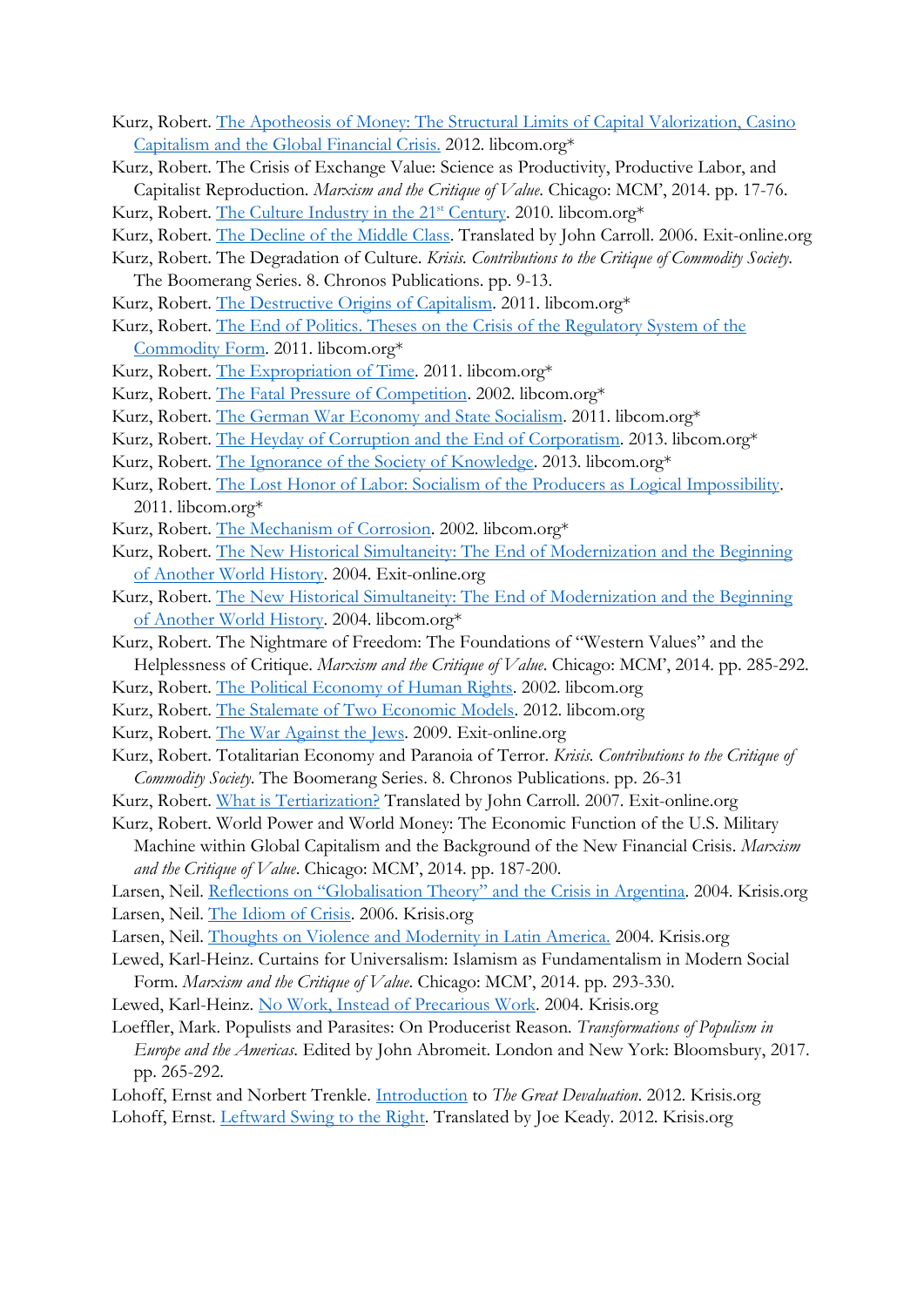- Lohoff, Ernst. Off Limits, Out of Control: Commodity Society and Resistance in the Age of Deregulation and Denationalization. *Marxism and the Critique of Value*. Chicago: MCM', 2014. pp. 151-186.
- Lohoff, Ernst. [The World Is \(Not\) a Commodity.](http://www.krisis.org/2002/the-world-is-not-a-commodity/) Translated by Richard Torres. 2002. Krisis.org.
- Lohoff, Ernst. Violence as the Order of things and the Logic of Annihilation. *Marxism and the Critique of Value*. Chicago: MCM', 2014. pp. 225-284.
- Martin, Facundo Nahuel, Juan Diego Juan Diego González Rúa. [The Master of Time. A](http://www.krisis.org/2019/the-master-of-time/)  [Semblance of Moishe Postone \(1942-2018\).](http://www.krisis.org/2019/the-master-of-time/) 2019. Krisis.org
- Ortleib, Claus Peter, A Contradiction between Matter and Form: On the Significance of the Production of Relative Surplus Value in the Dynamic of Terminal Crisis. *Marxism and the Critique of Value*. Chicago: MCM', 2014. pp. 77-122.

Ortleib, Claus Peter. [In Memory of Robert Kurz \(1943-2012\).](https://libcom.org/library/memory-robert-kurz-1943-2012-claus-peter-ortlieb) 2012. Libcom.org\*

- Ortleib, Claus Peter. [The Lost Innocence of Productivity.](https://www.exit-online.org/textanz1.php?tabelle=transnationales&index=3&posnr=168&backtext1=text1.php) Translated by John Carroll. 2011. Exitonline.org
- Postone, Moishe. Anti-Semitism and National Socialism: Notes on the German Reaction to "Holocaust". In *Germans and Jews since the Holocaust*, edited by Anson Rabinbach and Jack Zipes. New York: Holmes and Meier, 1986.
- Postone, Moishe. Thinking the Global Crisis. *South Atlantic Quarterly*. Spring 2012.
- Scholz, Roswitha. Patriarchy and Commodity Society: Gender without the Body. *Marxism and the Critique of Value*. Chicago: MCM', 2014. pp. 123-142.
- Trenkle, Norbert. [On the Unspoken Premises of an Odd Retro-Discourse.](http://www.krisis.org/2005/the-metaphysical-subtleties-of-class-struggle/) Translated by Jo Keady. 2005. Krisis.org

Trenkle, Norbert. [Presenting the Krisis Group](https://libcom.org/library/presenting-krisis-groups-manifesto-against-labor-norbert-trenkle)'s Manifesto Against Labor. 2001. libcom.org\*

Trenkle, Norbert. [Rise and Fall of the Working Man.](http://www.krisis.org/2010/rise-and-fall-of-the-working-man/) 2010. Krisis.org

- Trenkle, Norbert. Struggle without Classes: Why There Is No Resurgence of the Proletariat in the Currently Unfolding Capitalist Crisis. *Marxism and the Critique of Value*. Chicago: MCM', 2014. pp. 201-224.
- Trenkle, Norbert. Terror of Labour. *Krisis. Contributions to the Critique of Commodity Society*. The Boomerang Series. 8. Chronos Publications. pp. 3-8.
- Trenkle, Norbert. The "Return of the State[" as Crisis Administrator](http://www.krisis.org/2009/the-return-of-the-state-as-crisis-administrator/). Translated by Josh Robinson. 2009. Krisis.org
- Trenkle, Norbert. [The Other Marx. Why the Communist Manifesto is Obsolete.](http://www.krisis.org/2019/the-other-marx-why-the-communist-manifesto-is-obsolete/) 2019. Krisis.org
- Trenkle, Norbert. The Rise and Fall of the Working Man: Towards a Critique of Modern Masculinity. *Marxism and the Critique of Value*. Chicago: MCM', 2014. pp. 143-150.

Trenkle, Norbert. [Tremors on the Global Market.](http://www.krisis.org/2009/tremors-on-the-global-market/) Translated by Josh Robinson. 2009. Krisis.org

- Trenkle, Norbert. Value and Crisis: Basic Questions. *Marxism and the Critique of Value*. Chicago: MCM', 2014. pp. 1-16.
- Wölflingseder, Maria. [Gross Social Happiness.](http://www.krisis.org/2009/gross-social-happiness/) Translated and abridged by Marc Batko. 2009. Krisis.org

## **Interviews**

Jappe, Anselm. We Gotta Get Outta This Place. Interview with Anselm Jappe by Alastair Hemmens. *Brooklyn Rail*. September 2015.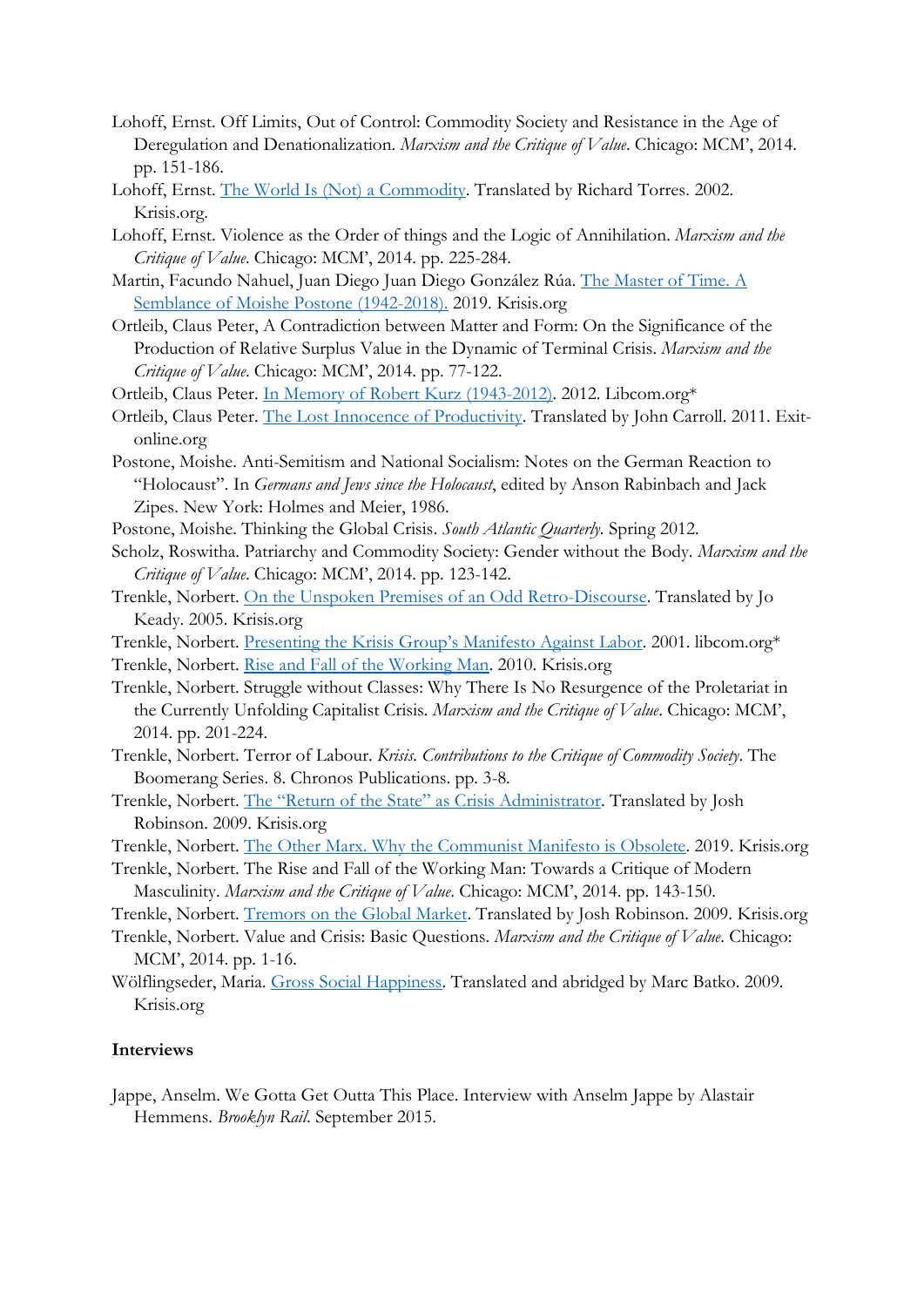- Kurz, Robert. By Way of Presentation. Interview with Robert Kurz by Luc Mercier, Olivier Galtier and Wolfgang Kukulies. *No Revolution Anywhere.* London: Chronos Publications, 2012. pp. 10-29.
- Kurz, Robert. [Interview on the Black Book of Capitalism.](https://libcom.org/library/interview-black-book-capitalism-robert-kurz) 2011. libcom.org\*
- Kurz, Robert. [Interview with IHU Online.](https://libcom.org/library/2009-interview-ihu-online-robert-kurz) 2012. libcom.org\*
- Kurz, Robert. Interview [with Robert Kurz](https://libcom.org/library/2006-interview-robert-kurz-jos%C3%A9-galisi-filho) by José Galisi Filho. 2006. libcom.org
- Kurz, Robert. *Interview with Robert Kurz*. Interview by Sonia Montaño. 2006. libcom.org\*
- Kurz, Robert. [Interview with Robert Kurz.](https://libcom.org/library/interview-robert-kurz-marcus-peixoto) Interviewed by Marcus Peixoto. 2013. libcom.org\*
- Kurz, Robert. [Interview with](https://libcom.org/library/2008-interview-online-magazine-telepolis-%E2%80%93-robert-kurz) *Telepolis*. *Telepolis*. 2008. libcom.org\*
- Kurz, Robert. Marx's [Theory, The Crisis and the Abolition of Capitalism.](https://libcom.org/library/marxs-theory-crisis-abolition-capitalism-robert-kurz) 2010. libcom.org\*
- Kurz, Robert. [The Road to Barbarism.](https://libcom.org/library/road-barbarism-interview-robert-kurz-anselmo-massad) Interview by Anselm Massad. 2011. libcom.org
- Lohoff, Ernst and Norbert Trenkle. Ernst Lohoff and Norbert Trenkle Discuss the Economic and Financial Crisis. Interview with Reinhard Jellen in three parts. Part 1: Making Every [Central Bank a Bad Bank.](http://www.krisis.org/2012/making-every-central-bank-a-bad-bank-ernst-lohoff-and-norbert-trenkle-discuss-the-economic-and-financial-crisis-part-1-of-3/) Part 2: [The Economic Crisis and Fictitious Capital.](http://www.krisis.org/2012/the-economic-crisis-and-fictitious-capital-ernst-lohoff-and-norbert-trenkle-discuss-the-economic-and-financial-crisis-part-2-of-3/) Part 3. [Neoliberalism Turned into the Godfather of the Finance Industry.](http://www.krisis.org/2012/neoliberalism-turned-into-the-godfather-of-the-finance-industry-ernst-lohoff-and-norbert-trenkle-discuss-the-economic-and-financial-crisis-part-3-of-3/) 2012. Krisis.org
- Postone, Moishe. [Critical Theory of Capitalism Today.](http://www.krisis.org/2005/critical-theory-of-capitalism-today/) YARIM. 2005. Krisis.org
- Postone, Moishe. [Zionism, Antisemitism and the Left.](http://www.krisis.org/2010/zionism-anti-semitism-and-the-left/) Interviewed by Martin Thomas. *Solidarity* 3. 166. 4 February 2010. Krisis.org.
- Trenkle, Norbert. [The So-Called Western Values Are Only the Other Side of Culturalism.](http://www.krisis.org/2005/the-so-called-western-values-are-only-the-other-side-of-culturalism/) YARIN. 2005. Krisis.org

## **Talks**

- Hemmens, Alastair. Labour, A 'Rational' Abstraction? Robert Kurz's *The Substance of Capital* and Resolving the Labour Aporia in Marx. Marx and Philosophy Society Conference. 2017.
- Hemmens, Alastair. The Dialectics of Work: Labour as Real Abstraction, Thought Abstraction and Abstract Universality. Cardiff University and Cambridge University. 2019.
- Kurz, Robert. [World Economic Crisis, Social Movements and Socialism. 12 Theses.](https://libcom.org/library/world-economic-crisis-social-movements-socialism-12-theses-robert-kurz) 2009. libcom.org\*
- Lamas, Bruno. The "Explosion of the City" and the Trajectory of Capitalism. Lisbon Architecture Triennale. Lisbon. 2/10/2013.
- Postone, Moishe. [Lecture on Capital. Chapters 1 to 5.](http://www.canalc2.tv/video.asp?idVideo=7033&voir=oui) Congrès Marx International. Paris October 2007. www.canalc2.tv/video.asp?idVideo=7033&voir=oui
- Trenkle, Norbert. [Crisis Theory in a Crisis Society.](http://www.krisis.org/2003/crisis-theory-in-a-crisis-society/) Interview by Timo Ahonen and Markus Termonen. *Megafoni*. 2003. Krisis.org
- Trenkle, Norbert. [Labour in the Era of Fictitious Capital.](http://www.krisis.org/2015/labour-in-the-era-of-fictitious-capital/) Translated by Joe Keady. Never Work Conference. Cardiff University. 10 July 2015. Krisis.org
- Trenkle, Norbert. [Workout: The Crisis of Labor and the Limits](http://www.krisis.org/2018/workout-the-crisis-of-labor-and-the-limits-of-capitalist-society-text-and-video/) of Capitalist Society. Rethinking [the Future of Work.](http://www.krisis.org/2018/workout-the-crisis-of-labor-and-the-limits-of-capitalist-society-text-and-video/) ICUB Research Institute of the University of Bucharest. 27-28 April 2018. krisis.org

## **Miscellaneous**

- Jappe, Anselm. Preface. *The Writing on the Wall. On the Decomposition of Capitalism and its Critics.* Translated by Alastair Hemmens. London: Zero Books, 2017. pp. 1-11.
- Larsen, Neil, Mathias Nilges, Josh Robinson and Nicholas Brown. Introduction. *Marxism and the Critique of Value*. Chicago: MCM', 2014. pp. ix-li.